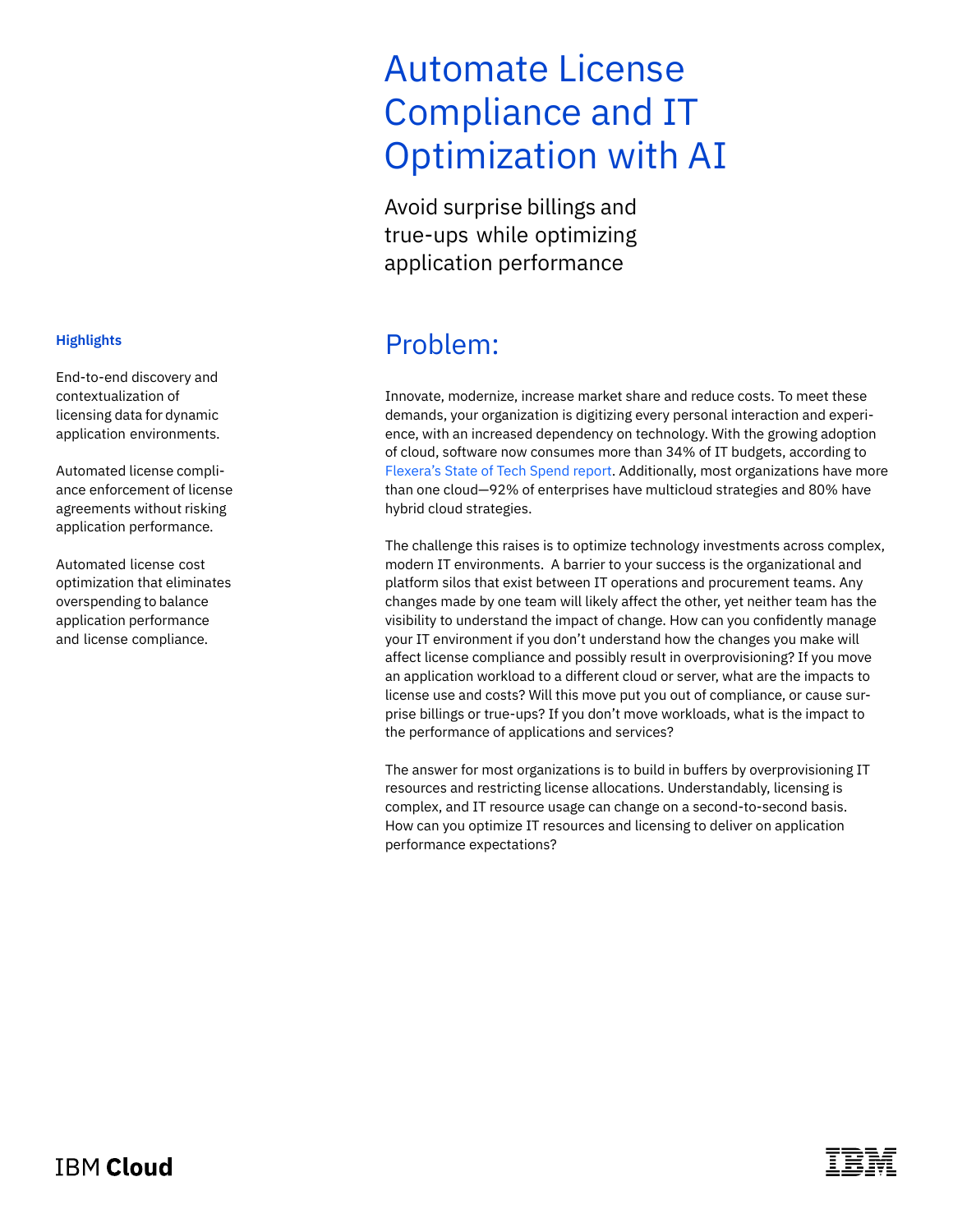## Solution:

Flexera One with IBM Observability provides an accurate view of IT asset inventory and keeps you audit-ready with visibility into the allocation of assets across your hybrid cloud, multivendor landscape. Integrations with IBM Turbonomic® allow you to automate license compliance and optimization to meet dynamic business demands. Go beyond traditional license management to automate and optimize license compliance and IT spend.

#### **End-to-end discovery and contextualization**

Flexera One with IBM Observability and Turbonomic help you optimize application performance. Real-time IT visibility and automation optimize your IT resource investment and help manage risk. Enforce software licensing compliance, optimize performance, control costs and accelerate your AIOps journey. Gain full visibility into your IT environment. Discover and normalize software and hardware with out-of-the-box visualizations. Self-service dashboards of devices and your application portfolio help you to identify risk concerns and rationalization opportunities.

#### **Automated license compliance enforcement**

Eliminate surprise billings and true-ups with enhanced visibility. Expose back-level software versions to reduce security exposures. Flexera One with IBM Observability provides insights into license data and application performance data. Automate many of the tasks required to maintain compliance with software licenses to control software spending.

#### **Automated license cost optimization**

Flexera One with IBM Observability is a new source of insights for Turbonomic to automate license and resource optimization. Ensure compliance while optimizing business application performance. Significantly reduce the total cost of ownership of IT investments including applications, software licensing, and infrastructure for on-premises and cloud. Optimize enterprise-wide software license optimization and reconcile purchased software license entitlements with installations and usage, supporting software and SaaS optimization and governance, including software reclamation.

#### **Benefits:**

- Understand spend across your entire IT estate
- Right-size software licenses and spend
- Eliminate waste
- Mitigate risk and remain compliant
- Integrate with Turbonomic to deliver enhanced value
	- Optimizate across software and infrastructure
	- Automate compliance
	- Automate IT spend optimization

### Why IBM

IBM is a recognized leader in automation and application resource management. IBM has the expertise, integrated solutions, and collaborative approach needed to deliver automated license compliance enforcement and cost optimization.

To learn more, visit [ibm.com/products/flexera-one](http://ibm.com/products/flexera-one)